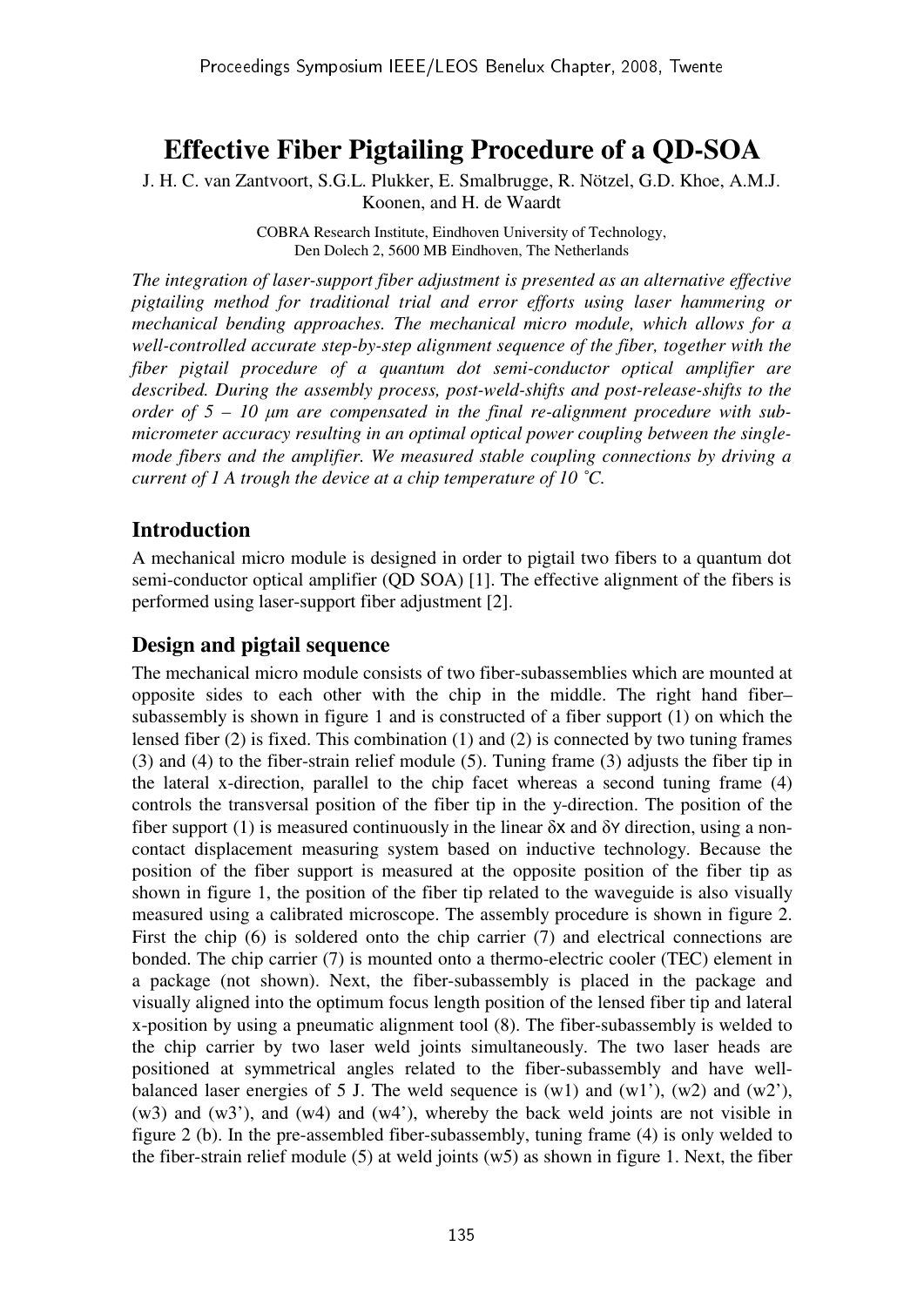

Fig. 1 Schematic presentation of the fiber-subassembly. The fiber tip (2) can be laser-adjusted in the xand y-direction using both tuning frames (3) and (4).



Fig. 2 Sequence of the pigtail procedure: (a) Chip (6) is bonded onto a carrier (7). (b) The fibersubassembly (5) is aligned and welded onto the carrier (7) using weld sequence  $(w1)$  and  $(w1')$ ,  $(w2)$  and (w2'), (w3) and (w3), (w4) and (w4') simultaneously. Next, the height of the fiber is fixed by weld joints (w6) and (w7). (c) After removing the pneumatic alignment tool the final fine alignment can be executed at the tuning frames (3) and (4) using laser-adjusting.

is actively aligned in the transversal direction by measuring the received optical output power and first welded at joint (w6). As a result of the post-weld-shift (PWS) the fiber tip is mechanically re-adjusted in the most optimal position. Then, the fiber-support (1) is welded for the second time at position  $(w7)$  to the tuning frame (4). Hereafter, the pneumatic alignment tool (8) is released and removed from the set-up. Due to the first and second weld joints  $(w6)$  and  $(w7)$  and relieve of the internal stress in the fibersubassembly, when the alignment tool is released [post-release-shift (PRS)], a final realignment is necessary. This is performed by laser-support adjustment of the fiber tip (2) into the optimum position in the xy-plane trough material contraction in both tuning frames (3) and (4). The second left fiber-subassembly can be pigtailed at the opposite position with the same procedure without rotating the package.

## **Results**

A QD SOA [1] is packaged and pigtailed as described in the previous section. The chip consists of straight waveguide structures and therefore an antireflection coating was applied to both cleaved facets. During the pigtail procedure the chip temperature is adjusted to 20 ˚C and a current of 30 mA was supplied to the SOA to generate amplified spontaneously emission (ASE) power. The optical coupling loss as a result of the mode mismatch between the lensed fiber with a lens radius of 10 µm and the optical waveguide is approximately 3.6 - 4 dB [3]. In table 1 are given the measured values of the PWS 1 during welding the fiber-support (1) to the tuning frame (4) at weld joint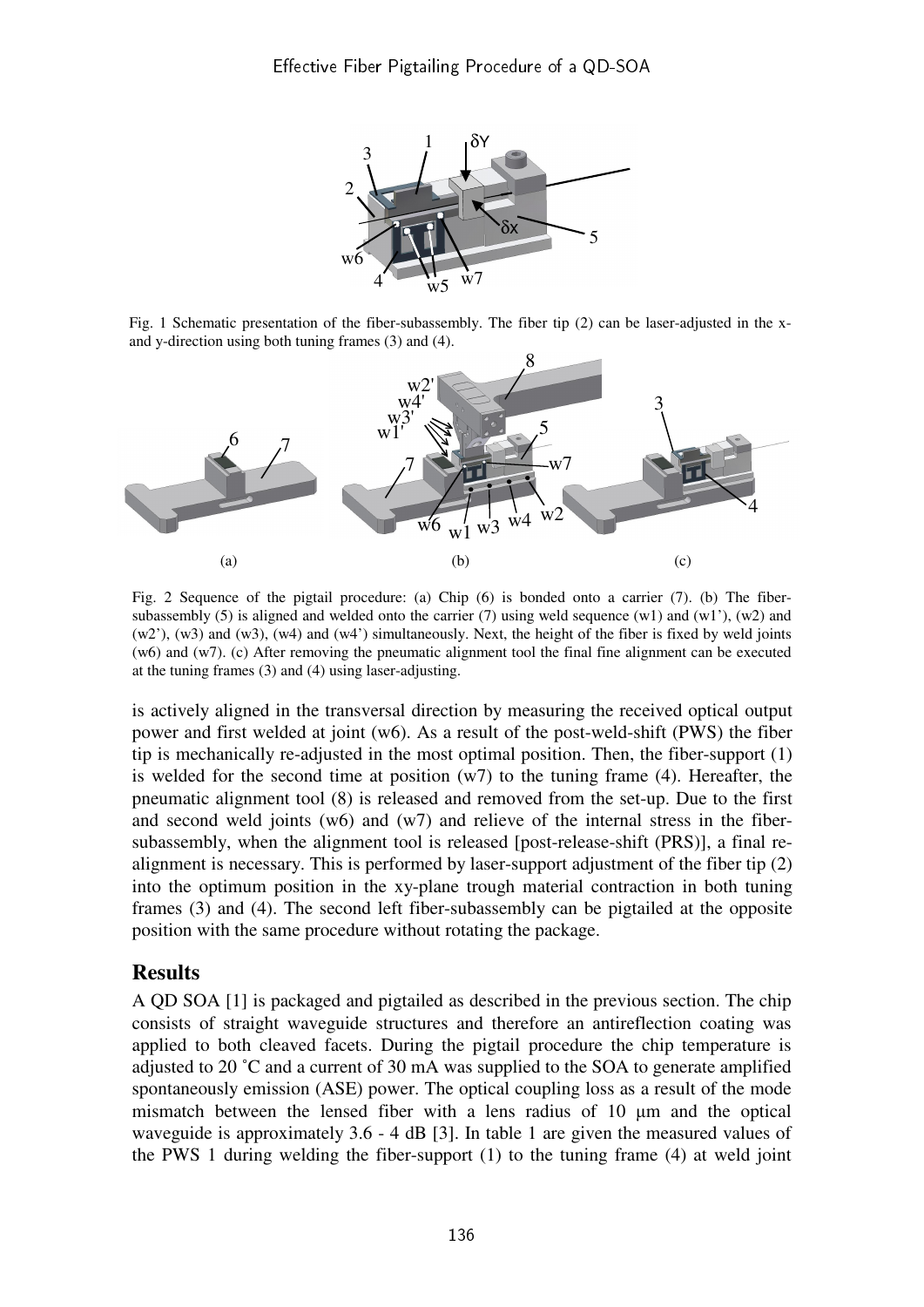|                  | Fiber 1 |        | Fiber 2         |         |
|------------------|---------|--------|-----------------|---------|
| Displacement     | um      | um     | $\mathsf{l}$ um | $\mu$ m |
| <b>PWS</b>       | -1.1    | J.O    | ر . ر           | - 1     |
| PWS <sub>2</sub> | -1.1    | $-4.3$ | Ս.Ծ             | $-5.0$  |
| <b>PRS</b>       | -6.9    |        | $-3.4$          | -5.5    |

Table 1 Measured displacement of the fiber-supports as a result of the PWS and PRS.



Fig. 3. Measured normalized received optical power of fiber 1 as a result of the following actions: after the first weld joint (pws1), again optimization of the fiber in the xy-plane, after the second weld joint (pws2), and subsequently after releasing the alignment tool (prs). In the next sequence, the fiber is aligned to the initial position by using laser-support adjustment.



Fig. 4. (a) Top view of the fiber-supports and tuning frames to adjust the fibers in the xdirection. (b) Side view of the tuning frames to adjust the fibers in the y-direction. Fiber 1 is laseradjusted 19 times, while fiber 2 was only laseradjusted five times to re-adjust the fiber back to the initial position.

(w6) and the PWS 2 at weld joint (w7) for fiber 1. Similar values/figures are presented for fiber 2. The displacements as a result of the PWS's are on the order of  $0.6 \mu m - 14$ µm, and additional shifts of about 5 µm were measured for the PRS. The impact of the PWS and PRS on the normalized received optical power for fiber 1 is shown in figure 3. Taking the normalized initial optical power as a reference, the optical power decreases 12.2 dB as a result of the PWS 1. The fiber is manipulated back using weld joint (w6) as a pivot point, which results in an additional coupling loss of 0.9 dB. After welding joint (w7), the influence of the PWS 2 on the received optical power is small. In contrast, the impact of the PRS results in an additional optical power loss of 19.5 dB. During the laser-support fiber alignment procedure the fiber is adjusted back to the initial position using 19 alignment steps. First, the fiber is laser-adjusted six times in the x-direction using the microscope. Then, by measuring the received optical power, the fiber is laseradjusted four times in the y-direction, five times in the x-direction and finally four times again in the y-direction. With the same procedure, fiber 2 is aligned with five alignment steps: three times in the x-direction and two times in the y-direction. In figure 4 (a) are shown the alignment frames of both fibers for the x-direction whereas in figure 4 (b) the alignment frames for the y-direction are shown. Clearly visible are also the positions were laser-adjusting was performed. The micro module is mounted onto a 10.6 W TEC on a three-point support, and fixed unambiguously under constant tension in the package. By using this method, the internal stress of the micro module is minimized, compared with guidelines of traditional assembly methods of heat exchangers by bolting and applying torque in small increments.